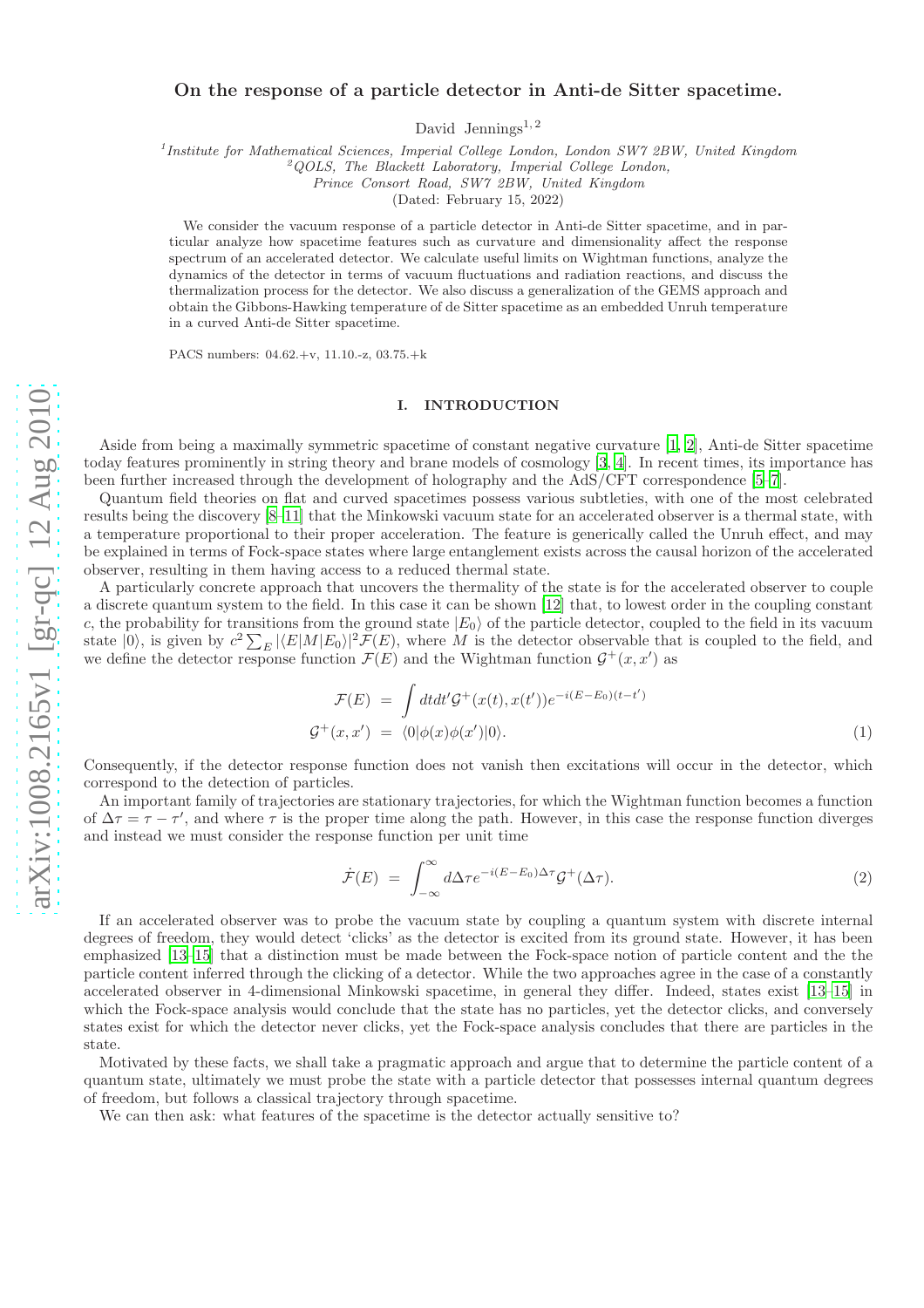It is well known that for curved spacetimes, curvature-dependent responses occur. For example, a comoving detector in de Sitter has a thermal response at a temperature  $T = \sqrt{\Lambda/3}/2\pi$ , which is the Gibbons-Hawking temperature of a spacetime with constant cosmological constant  $\Lambda > 0$  [\[20](#page-11-11), [21\]](#page-11-12). However, even in Minkowski spacetime subtleties arise.

The thermality of the Minkowski vacuum for accelerated observers was first calculated for the free field situation [\[8](#page-11-6)[–10\]](#page-11-13) and then later rigorously established for general interacting fields [\[11\]](#page-11-7). The general result, due to Sewell, shows that the KMS condition [\[16,](#page-11-14) [17\]](#page-11-15) holds for the Rindler wedge. However, while the KMS condition implies detailed balance and thermality, it must be emphasized that in itself this does not determine the particular shape of the observed spectrum. Following Sewell's general result, Tagaki [\[18\]](#page-11-16) showed explicitly for a free field in D-dimensional Minkowski spacetime that the response of a detector only coincides with a thermal bath response function for  $D = 2$ and  $D = 4$  [\[18\]](#page-11-16), while for all other dimensions the response differs. In addition, a distinctive 'inversion of statistics' occurs in odd dimensions, where a bosonic/fermionic field can display a fermionic/bosonic signature in the response function of a detector [\[18](#page-11-16), [19](#page-11-17)].

Quantum field theory on Anti-de Sitter spacetime [\[28](#page-12-0)[–30\]](#page-12-1) is more challenging than on Minkowski spacetime. Indeed, it was shown [\[21](#page-11-12), [22\]](#page-11-18) that thermality arises in the free field case only for accelerations above mass scale of the Antide Sitter curvature. This result was later generalized in a more rigorous setting [\[31](#page-12-2)[–33\]](#page-12-3), where in particular [\[33](#page-12-3)] establishes that for a general interacting field the KMS condition, and hence thermality, holds for accelerations above the mass scale. However, as with the Minkowski situation, the fact that the KMS condition holds for Anti-de Sitter does not specify the shape of the response spectrum for a particle detector in the spacetime.

The first aim of this paper is to analyze the shape of the spectrum that a particle detector in Anti-de Sitter spacetime will respond to, to see if inversion of statistics occurs and to see how the dimensionality of the spacetime and its curvature is encoded in the spectrum. Given this modified spectrum, our second aim will be to analyze the thermalization process in more detail and to see how vacuum fluctuations and radiation reactions each separately contribute to the process. In doing so we can explicitly show that thermalization and detailed balance are respected, despite the unusual spectrum.

Finally in the context of Anti-de Sitter spacetime we shall discuss a generalization to the GEMS approach [\[24](#page-11-19)[–26\]](#page-11-20) which allows one to analyze thermal properties of a curved spacetime in terms of an Unruh response in an embedding in a higher dimensional flat spacetime.

In what follows we shall extend previously unpublished work [\[23](#page-11-21)] to consider D-dimensional Anti-de Sitter spacetime and calculate how the response of a monopole detector is sensitive to the particular stationary classical trajectory, the dimension D and also the curvature of the spacetime. The rest of the paper is organized as follows. In next section we give an overview of scalar fields in D-dimensional Anti-de Sitter spacetime and derive some results concerning Wightman functions in the spacetime. In section [III](#page-4-0) we extend some existing work [\[21\]](#page-11-12), calculate analytical expressions for the response function of a detector and show how it depends on the particular acceleration, on the spacetime dimension, and on the curvature. We find that 'inversion of statistics' occurs in a way similar to Minkowski spacetime. Then in section [IV](#page-7-0) we discuss how the excitations of the detector can be analyzed in terms of radiation reactions and vacuum fluctuations and describe the thermalization process of the detector. In section [V](#page-10-0) we discuss how by constraining to de Sitter sub-manifolds that the Gibbons-Hawking temperature naturally emerges, which is a generalization of the Global Embedding Minkowski Spacetime (GEMS) approach [\[24](#page-11-19)[–26](#page-11-20)] to curved spacetimes. We then conclude with section [VI.](#page-11-22)

#### II. SCALAR FIELDS IN D-DIMENSIONAL ANTI-DE SITTER SPACETIME

Quantum field theory in Anti-de Sitter spacetime possesses certain delicate features, such as its lack of global hyperbolicity [\[1](#page-11-0), [28](#page-12-0)[–30](#page-12-1)]. Despite such difficulties it has been argued that, under reasonable boundary conditions, thermality of its vacuum state still arises, but only for accelerations above a critical acceleration of  $\sqrt{|\Lambda|/3}$ . In particular, this result has been argued in [\[21\]](#page-11-12), where they consider the 4-dimensional thermal responses in both de Sitter and Anti-de Sitter spacetime, and also shown to hold in a more general field theory framework [\[31](#page-12-2)[–33](#page-12-3)].

It is necessary to derive some results that are needed in order to deal with a detector coupled to any Anti-de Sitter fields. Since, among other things, we want to investigate the dependence on spacetime dimension, we consider a general D-dimensional Anti-de Sitter spacetime with constant Ricci scalar  $R = -D(D-1)k^2$ . Here k is the curvature of the spacetime and related to the negative cosmological constant through  $|\Lambda| = k^2(D-1)(D-3)/2$ . The metric for this spacetime may be expressed in Poincaré coordinates as

$$
ds^{2} = e^{-\frac{2y}{k}}(dt^{2} - dx_{1}^{2} - dx_{2}^{2} \cdots - dx_{D-2}^{2}) - dy^{2},
$$
\n(3)

which is made conformally flat by the change of variables  $dz = e^{\frac{y}{k}} dy$  to produce

$$
ds^{2} = \frac{1}{k^{2}z^{2}}(dt^{2} - dx_{1}^{2} - dx_{2}^{2} \cdots - dx_{D-2}^{2} - dz^{2}).
$$
\n(4)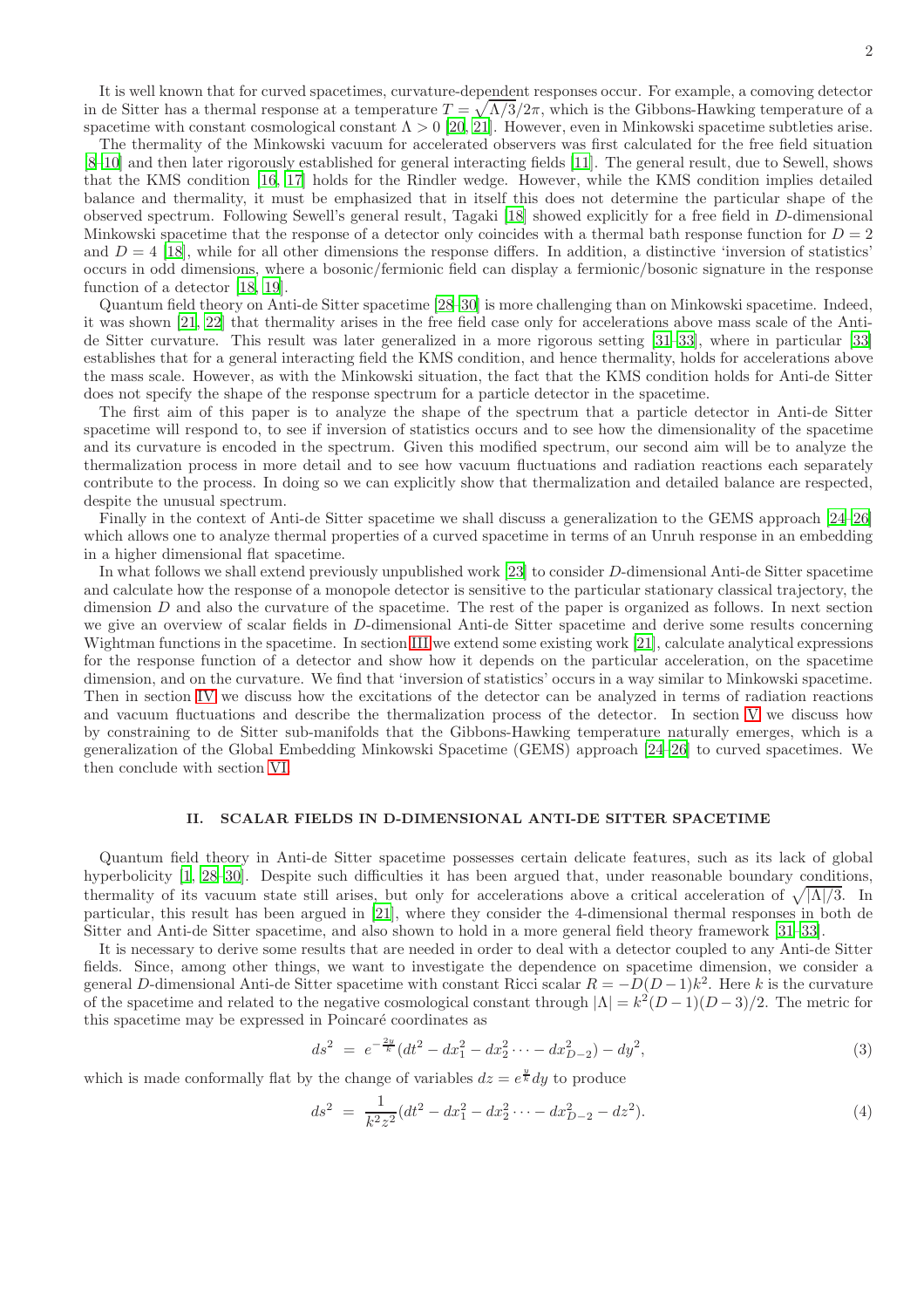The equation of motion of a scalar field of mass m, coupled to gravity in this spacetime, is given by

$$
(\nabla^{\mu}\nabla_{\mu} + m^2 + \zeta R)\phi(x) = 0, \qquad (5)
$$

where  $\zeta$  is its coupling to gravity.

Making use of the planar symmetry, it can be seen that modes exist of the form

$$
\phi(x) = \phi_{\mathbf{p}}(x^i)\beta_n(y)
$$
  

$$
\phi_{\mathbf{p}}(x^i) = \frac{e^{-i\eta_{ij}p^ix^j}}{\sqrt{2\omega(\mathbf{p})(2\pi)^{D-2}}},
$$
\n(6)

where  $\eta_{ij}$  is the metric for an  $(D-1)$ -dimensional Minkowski spacetime and

$$
p^{i} = (\omega(\mathbf{p}), \mathbf{p})
$$
  

$$
\omega(\mathbf{p}) = \sqrt{|\mathbf{p}|^{2} + m_{n}^{2}}.
$$
 (7)

The constants  $m_n$  are obtained from a separation of variables in the equation of motion and are determined once boundary conditions are specified, while the functions  $\beta_n(y)$ , which describe the field transverse to the Minkowski planes, are given by

$$
\beta_n(y) \ = \ c_n e^{(D-1)\frac{ky}{2}} (J_\nu(m_n z) + b_\nu Y_\nu(m_n z)) \tag{8}
$$

where  $J_{\nu}(m_n z)$  and  $Y_{\nu}(m_n z)$  are Bessel and Neumann functions respectively.

The parameter  $\nu$  is of importance and behaves like an effective scale for the field. It is given by

$$
\nu = \sqrt{\frac{(D-1)^2}{4} - D(D-1)\zeta + \frac{m^2}{k^2}}.
$$
\n(9)

### A. Wightman functions for a Scalar field in Anti-de Sitter

The coupling of the scalar field to a detector moving in this spacetime is governed by a two-point function of the field. More specifically, when the field is in a vacuum state the Wightman function provides the necessary information. The Wightman function for a scalar field in a vacuum state  $|0\rangle$ , is defined as  $\mathcal{G}^+(x,x') = \langle 0 | \phi(x) \phi(x') | 0 \rangle$ . For the case of Anti-de Sitter spacetime, the Wightman function for suitable boundary conditions can be calculated [\[29,](#page-12-4) [30,](#page-12-1) [34\]](#page-12-5) to be of the form

$$
\mathcal{G}^+(x,x') = k^{D-2}(zz')^{\frac{D-1}{2}} \int_0^\infty dm \left[ m \mathcal{G}^+_{\mathbb{M}_{D-1}}(x,x';m) J_\nu(mz) J_\nu(mz') \right],\tag{10}
$$

where  $\mathcal{G}^+_{M_{D-1}}(x, x'; m)$  is the Wightman function for a scalar field, of mass m, in an  $(D-1)$ -dimensional Minkowski spacetime. The explicit form of this lower dimensional Wightman function is

$$
\mathcal{G}_{\mathbb{M}_{D-1}}^{+}(x, x'; m) = \frac{m^{\alpha - \frac{1}{2}} K_{\alpha - \frac{1}{2}}(m\sqrt{(\mathbf{x} - \mathbf{x}')^2 - (t - t' - i\epsilon)^2})}{(2\pi)^{\alpha + \frac{1}{2}}((\mathbf{x} - \mathbf{x}')^2 - (t - t' - i\epsilon)^2)^{\frac{\alpha}{2} - \frac{1}{4}}}
$$
(11)

where  $K_{\nu}(x)$  is a modified Bessel function,  $\epsilon$  is the regularization, and we have introduced for convenience  $\alpha = \frac{D}{2} - 1$ .

We then find that the Wightman function for a massive scalar field in D-dimensional Anti-de Sitter spacetime is given by

<span id="page-2-0"></span>
$$
\mathcal{G}^+_{AdS_D}(x, x') = \frac{k^{2\alpha} e^{-\alpha \pi i}}{(2\pi)^{\alpha+1}} \frac{1}{(v^2 - 1)^{\frac{\alpha}{2}}} Q^{\alpha}_{\nu - \frac{1}{2}}(v) \tag{12}
$$

where

$$
v = \frac{z^2 + z'^2 + (\mathbf{x} - \mathbf{x}')^2 - (t - t' - i\epsilon)^2}{2zz'},
$$
\n(13)

and  $Q_{\beta}^{\alpha}(x)$  is the associated Legendre function of the second kind.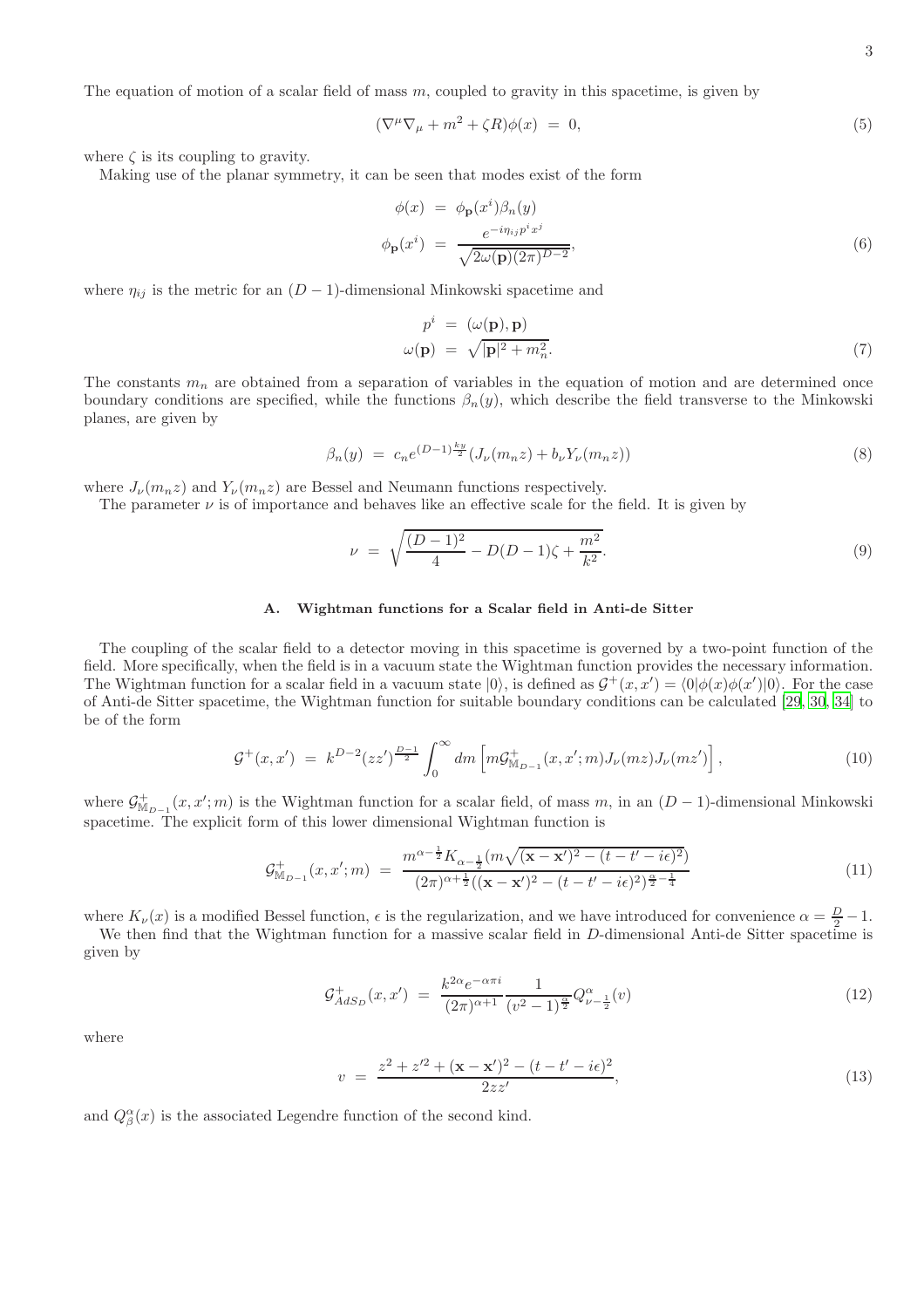## B. Limits on mass and curvature for the Anti-de Sitter Wightman Function

The form of the Wightman function for a massive scalar field is relatively awkward to use, and so in this section we establish some analytic limits for  $\mathcal{G}^+_{\text{AdS}_D}(x, x')$ . In particular, we shall see that the corresponding massless conformally coupled case takes on a much more flexible form. We also check our results by computing the two different limiting routes by which we may pass to a massless field in D-dimensional Minkowski spacetime.

## 1. Massless scalar field in Minkowski spacetime

To calculate the Wightman function for a massless scalar field in the Minkowski spacetime we may first reduce the curvature of the spacetime to zero and then allow the mass of the field to vanish.

It can be shown (see e.g. [\[34\]](#page-12-5)) that [\(12\)](#page-2-0) tends to  $\mathcal{G}^+_{M_D}$  in the limit  $k \to 0$ . Namely,

$$
\lim_{k \to 0} \mathcal{G}_{AdS_D}^+(x, x') = \mathcal{G}_{\mathbb{M}_D}^+(x, x') = \frac{m^{\alpha}}{(2\pi)^{\alpha+1} w^{\alpha}} K_{\alpha}(mw), \tag{14}
$$

where  $w^2 = (y - y')^2 + (\mathbf{x} + \mathbf{x}')^2 - (t - t' - i\epsilon)^2$  and  $K_\alpha(x)$  is the modified Bessel function. To compute the massless limit of this we observe that for small  $x$ 

$$
K_{\alpha}(x) \sim \frac{1}{2} \Gamma(\alpha) \left(\frac{2}{x}\right)^{\alpha} \tag{15}
$$

from which we recover [\[12\]](#page-11-8) the standard Minkowski result

$$
\lim_{m \to 0} \lim_{k \to 0} \mathcal{G}^+_{\text{AdS}_D}(x, x') = \frac{\Gamma(\alpha)}{4\pi^{\alpha+1} w^{2\alpha}}.
$$
\n(16)

## 2. Massless scalar field in Anti-de Sitter spacetime

To compute the Wightman function for a massless scalar field in Anti-de Sitter spacetime we need a well behaved expansion for  $Q^{\alpha}_{\beta}(x)$  in the limit of vanishing mass. One such expansion [\[35\]](#page-12-6) is

$$
Q_{\beta}^{\alpha}(x) = \frac{e^{\alpha \pi i}}{2^{\beta+1}} \frac{\Gamma(\alpha+\beta+1)}{\Gamma(\beta+1)} (x^2-1)^{\frac{\alpha}{2}} \int_{-1}^{1} \frac{(1-t^2)^{\beta}}{(x-t)^{\alpha+\beta+1}} dt.
$$
 (17)

With this we find that

$$
\lim_{m \to 0} \mathcal{G}_{AdS_D}^+(x, x') = \frac{k^{2\alpha}}{(2\pi)^{\alpha+1} 2^{\nu_0 + \frac{1}{2}}} \frac{\Gamma(\alpha + \nu_0 + \frac{1}{2})}{\Gamma(\nu_0 + \frac{1}{2})} \int_{-1}^1 \frac{(1 - t^2)^{\nu_0 - \frac{1}{2}}}{(v - t)^{\alpha + \nu_0 + \frac{1}{2}}} dt
$$
\n(18)

where  $\nu_0 = \sqrt{\frac{(D-1)^2}{4} - D(D-1)\zeta}$ . We now make the further assumption that the massless scalar field is conformally coupled to gravity, and so  $\nu_0 = \frac{1}{2}$ . We conclude that

<span id="page-3-0"></span>
$$
\lim_{m \to 0} \mathcal{G}_{AdS_D}^+(x, x') = \mathcal{G}_{AdS_D, m=0}^+(x, x')
$$
\n
$$
= \frac{k^{2\alpha} \Gamma(\alpha)}{2(2\pi)^{\alpha+1}} \left( \frac{1}{(v-1)^{\alpha}} - \frac{1}{(v+1)^{\alpha}} \right). \tag{19}
$$

In particular, this result behaves correctly as we shrink the curvature to zero. For small k,  $v \sim 1 + \frac{k^2 w^2}{2}$  $rac{w^2}{2}$  and consequently

$$
\mathcal{G}^{+}_{AdS_D, m=0}(x, x') \sim \frac{k^{2\alpha} \Gamma(\alpha)}{2(2\pi)^{\alpha+1}} \left( \frac{2^{\alpha}}{k^{2\alpha} w^{2\alpha}} - \frac{1}{(2 + \frac{k^2 w^2}{2})^{\alpha}} \right) \tag{20}
$$

Taking the limit as the curvature tends to zero gives

$$
\lim_{k \to 0} \lim_{m \to 0} \mathcal{G}^+_{\text{AdS}_D}(x, x') = \frac{\Gamma(\alpha)}{4\pi^{\alpha+1} w^{2\alpha}},\tag{21}
$$

in agreement with our previous result on the massless limit of the Minkowski Wightman function.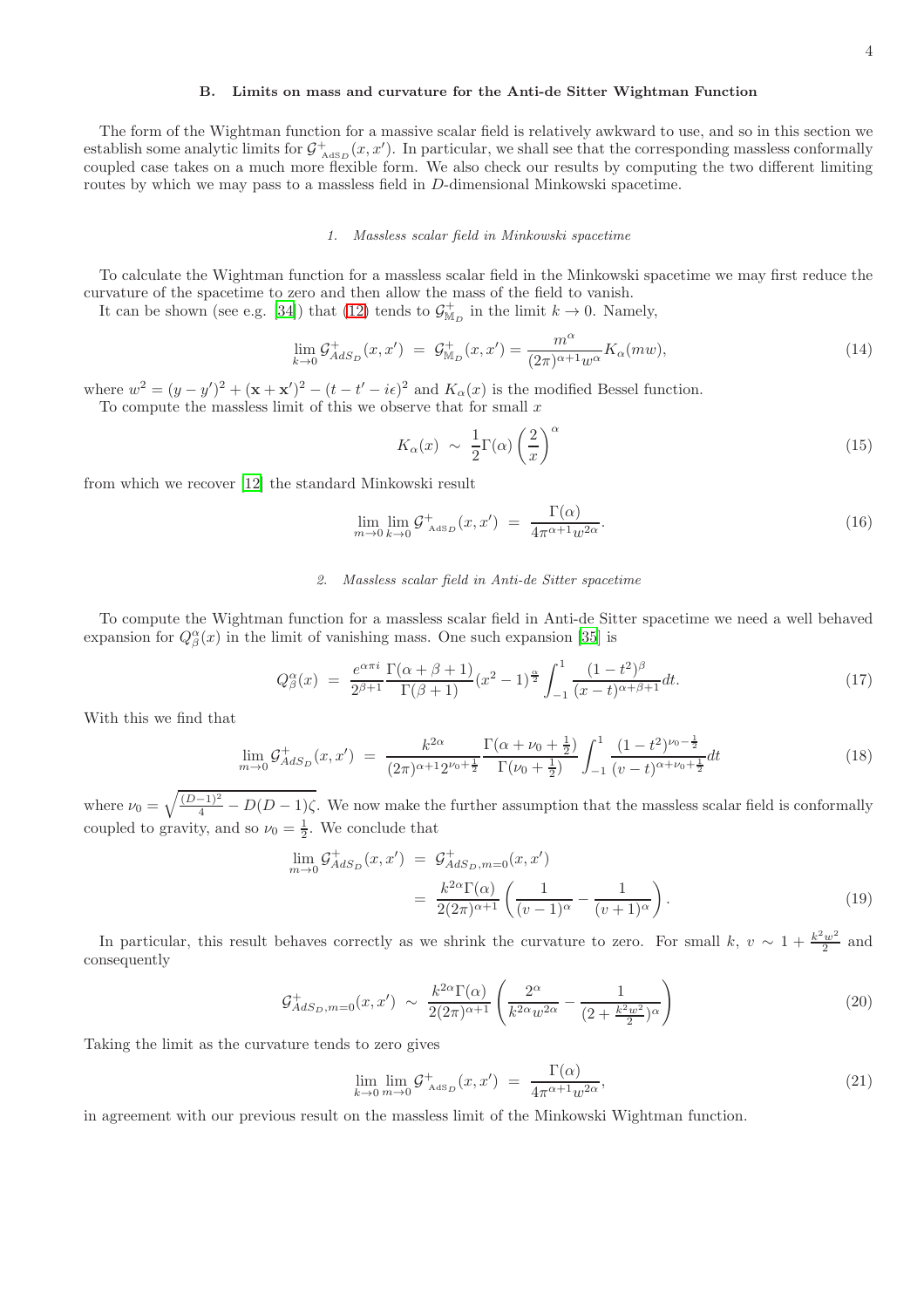## <span id="page-4-0"></span>III. UNRUH RESPONSE FOR A DETECTOR IN ANTI-DE SITTER SPACETIME

In this section we consider a detector, coupled to a massless conformally coupled scalar field, that is moving along certain stationary trajectories in the Anti-de Sitter spacetime. The most basic stationary trajectories are the timelike geodesic, and the constant acceleration trajectories. We shall also find that excitations only occur above a certain critical acceleration. We shall find that 'inversion of statistics' occurs where it exhibits a fermionic signature in odd dimensions and a bosonic signature in even dimensions. The relevant Wightman function for such a field is given by [\(19\)](#page-3-0) and for simplicity we take the ground state energy  $E_0$  to be zero.

## <span id="page-4-1"></span>A. Trajectories of constant acceleration

#### 1. Geodesics

We work with the conformally flat metric

$$
ds^{2} = \frac{1}{k^{2}z^{2}}(dt^{2} - dx_{1}^{2} - dx_{2}^{2} - \dots - dx_{D-2}^{2} - dz^{2}),
$$
\n(22)

and for simplicity restrict motion to the  $z - t$  plane. The timelike geodesics can be written as

$$
\gamma kt = \tan(k\tau + A) \n\gamma kz = \sec(k\tau + A),
$$
\n(23)

where  $\gamma$  and A are constants and  $\tau$  is the proper time.

We wish to consider  $\mathcal{G}^+(x(\tau), x(\tau'))$  at two points along the geodesic. We find that  $v(\tau, \tau') = \cos(k\Delta\tau - i\epsilon)$ , and so substitution into [\(19\)](#page-3-0) then gives that

$$
\mathcal{G}^{+}(\Delta \tau) = \frac{k^{D-2} \Gamma(\frac{D}{2} - 1)}{2(2\pi)^{\frac{D}{2}}} \left[ \frac{1}{(\cos(k\Delta \tau - i\epsilon) - 1)^{\frac{D}{2} - 1}} - \frac{1}{(\cos(k\Delta \tau - i\epsilon) + 1)^{\frac{D}{2} - 1}} \right].
$$
\n(24)

All the poles of this function lie in the upper half plane, at the points  $\frac{n\pi}{k} + i\epsilon$ ,  $n \in \mathbb{Z}$ . Furthermore, since  $E > 0$ the integral

$$
\dot{\mathcal{F}}(E) = \int_{-\infty}^{\infty} e^{-iE\Delta\tau} \mathcal{G}^+(\Delta\tau) d\Delta\tau
$$
\n(25)

may be evaluated by closing a contour in the lower half plane. Since there are no poles in this region we deduce that the integral vanishes. No excitations are observed, as is expected for a geodesic path.

We now turn to non-intertial trajectories. The most straightforward of these trajectories are those where the acceleration remains constant throughout. By considering planar intersections with the spacetime in a flat embedding space it is possible to obtain all constant acceleration curves [\[33](#page-12-3)]. These curves are then conic sections of the AdS spacetime. There are three classes of constant acceleration timelike curves: elliptic, parabolic and hyperbolic. Elliptic trajectories are those curves for which the acceleration, a, satisfies  $a^2 < k^2$ , parabolic curves are those that satisfy  $a^2 = k^2$ , while hyperbolic trajectories satisfy  $a^2 > k^2$ . The acceleration is then said to be subcritical, critical or supercritical respectively.

#### 2. Subcritical accelerations

Trajectories with accelerations below  $k$  in the Poincaré coordinate system can be described by

$$
t(\tau) = z_0 k \sinh \gamma(\tau)
$$
  
\n
$$
z(\tau) = z_0 k \cosh \gamma(\tau) + z_0 a,
$$
\n(26)

with

$$
\cosh \gamma(\tau) = \frac{a \cos(\sqrt{k^2 - a^2}\tau) - k}{a - k \cos(\sqrt{k^2 - a^2}\tau)}.
$$
\n(27)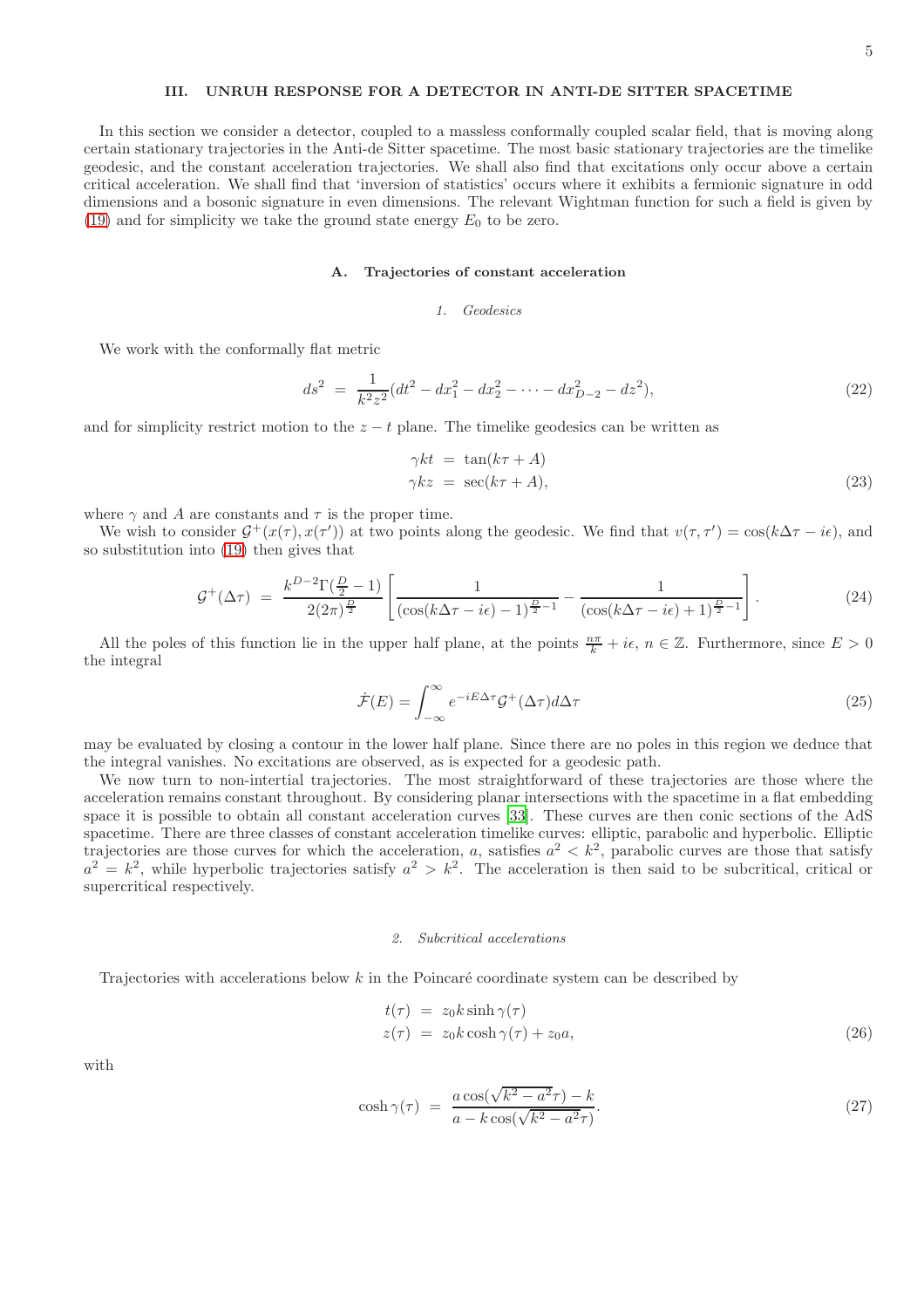Evaluating at two points along the trajectory gives us

$$
v(\tau, \tau') = \frac{k^2}{k^2 - a^2} \cos(\sqrt{k^2 - a^2} \Delta \tau - i\epsilon)
$$
\n(28)

which in turn gives

$$
\mathcal{G}^{+}(\Delta \tau) = \frac{k^{D-2} \Gamma(\frac{D}{2}-1)}{2(2\pi)^{\frac{D}{2}}} \left[ \frac{1}{(\frac{k^2}{k^2 - a^2} \cos(\sqrt{k^2 - a^2}\tau - i\epsilon) - 1)^{\frac{D}{2}-1}} - \frac{1}{(\frac{k^2}{k^2 - a^2} \cos(\sqrt{k^2 - a^2}\tau - i\epsilon) + 1)^{\frac{D}{2}-1}} \right]. (29)
$$

Once again, no poles exist in the lower half plane,  $\dot{\mathcal{F}}(E) = 0$  and so no excitations from the ground state are detected for subcritical accelerations.

#### 3. Critical accelerations

Trajectories with critical accelerations may be described as

$$
z = z_0
$$
  
\n
$$
t = kz_0 \tau.
$$
 (30)

For two points along such a trajectory with have  $v(\tau, \tau') = 1 - \frac{k^2}{2}$  $\frac{\epsilon^2}{2}(\Delta \tau - i\epsilon)^2$  and so

$$
\mathcal{G}^{+}(\Delta \tau) = \frac{k^{D-2} \Gamma(\frac{D}{2} - 1)}{2(2\pi)^{\frac{D}{2}}} \left[ \frac{2^{D/2 - 1}}{k^{D-2} (\Delta \tau - i\epsilon)^{D-2}} - \frac{1}{(2 - \frac{k^2}{2} (\Delta \tau - i\epsilon)^2)^{\frac{D}{2} - 1}} \right].
$$
\n(31)

It is clear that once again all singularities lie in the upper half plane, and so despite being accelerated, no excitations are detected. We also note that the first term is identical to the result obtained for a *geodesic* trajectory in D-dimensional Minkowski spacetime.

## 4. Supercritical accelerations

The supercritical trajectories are given by

$$
t = \frac{az_0}{\omega} e^{\omega \tau}
$$
  
\n
$$
z = z_0 e^{\omega \tau},
$$
\n(32)

with  $\tau$  once again being the proper time along the trajectory and  $\omega = \sqrt{a^2 - k^2}$ .

By considering two points along a given trajectory we obtain

$$
v(\tau, \tau') = \frac{a^2}{\omega^2} - \frac{k^2}{\omega^2} \cosh(\omega \Delta \tau - i\epsilon).
$$
 (33)

Substituting this into [\(19\)](#page-3-0) gives us that the Wightman function along the trajectory is now

$$
\mathcal{G}^{+}(\Delta \tau) = \frac{\omega^{D-2} \Gamma(\frac{D}{2}-1)}{(4\pi)^{\frac{D}{2}}} \left[ \frac{1}{i^{D-2}\sinh^{D-2}(\frac{\omega \Delta \tau}{2} - i\epsilon)} - \frac{1}{(\sinh(A + (\frac{\omega \Delta \tau}{2} - i\epsilon)))^{\frac{D}{2}-1}(\sinh(A - (\frac{\omega \Delta \tau}{2} - i\epsilon)))^{\frac{D}{2}-1}} \right]
$$

with  $\sinh A = \frac{\omega}{k}$ .

The second term does not feature in the limit to Minkowski spacetime, and is purely from the non-zero curvature that the spacetime possesses.

We calculate the detector response function per unit time for this path by first dividing the Wightman function into two terms,  $G^+(\Delta \tau) = G^+(\Delta \tau) - G^+(\Delta \tau)$ , and calculate the contribution from each term separately.

$$
\mathcal{G}_{1}^{+}(\Delta \tau) = \frac{\omega^{D-2} \Gamma(\frac{D}{2}-1)}{i^{D-2} (4\pi)^{\frac{D}{2}}} \left[ \frac{1}{\sinh^{D-2}(\frac{\omega \Delta \tau}{2} - i\epsilon)} \right],
$$
\n
$$
\mathcal{G}_{2}^{+}(\Delta \tau) = \frac{\omega^{D-2} \Gamma(\frac{D}{2})}{(4\pi)^{\frac{D}{2}}} \left[ \frac{1}{(\sinh(A + (\frac{\omega \Delta \tau}{2} - i\epsilon)))^{\frac{D}{2}-1} (\sinh(A - (\frac{\omega \Delta \tau}{2} - i\epsilon)))^{\frac{D}{2}-1}} \right].
$$
\n(34)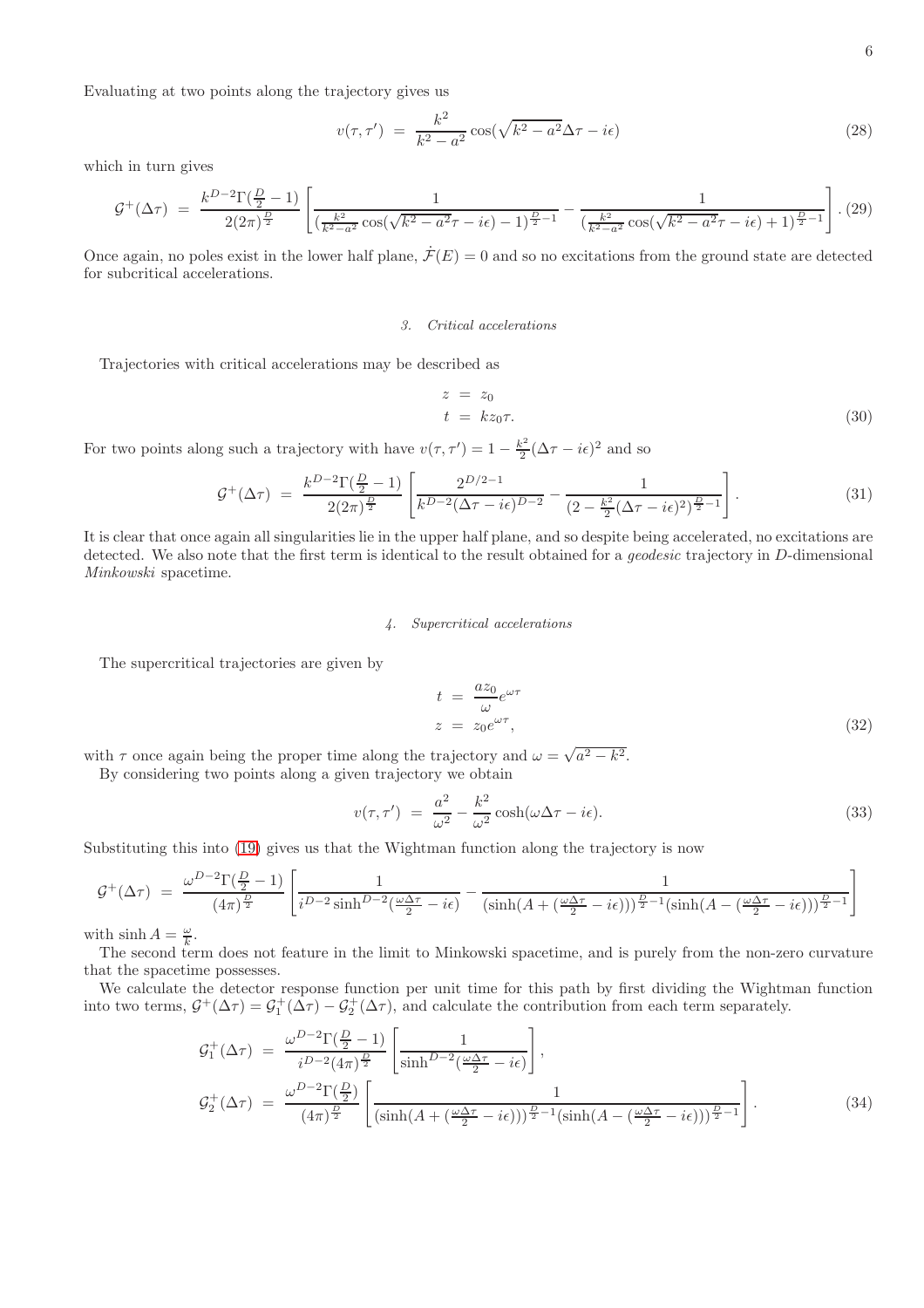We first evaluate the contribution due to  $\mathcal{G}_1^+$ . The integrand of

$$
\int_{-\infty}^{\infty} e^{-iE\Delta\tau} \mathcal{G}_1^+(\Delta\tau) d\Delta\tau = \frac{\omega^{D-2} \Gamma(\frac{D}{2} - 1)}{i^{D-2} (4\pi)^{\frac{D}{2}}} \int_{-\infty}^{\infty} \frac{e^{-iE\Delta\tau}}{\sinh^{D-2} (\frac{\omega\Delta\tau}{2} - i\epsilon)} d\Delta\tau
$$
\n(35)

has poles of order  $(D-2)$  all along the imaginary axis at the points  $\Delta \tau = i(\epsilon - \frac{2m\pi}{\omega})$ , with  $m \in \mathbb{Z}$ . The residues may be calculated by standard methods and we find that the contribution to the response function is given by

$$
\int_{-\infty}^{\infty} e^{-iE\Delta\tau} \mathcal{G}_1^+(\Delta\tau) d\Delta\tau = \frac{\Gamma(\frac{D}{2}-1)\omega^{D-3} f_D(\frac{E}{\omega})}{(4\pi)^{\frac{D}{2}}} \frac{1}{e^{2\pi \frac{E}{\omega}} - (-1)^D}
$$
(36)

where  $f_D(\frac{E}{\omega})$  is a real polynomial of order  $D-3$ . Explicitly, for  $D=4,5,6$  we have the expressions

$$
f_4\left(\frac{E}{\omega}\right) = 8\pi \frac{E}{\omega}
$$
  
\n
$$
f_5\left(\frac{E}{\omega}\right) = 2\pi \left(1 + \frac{E^2}{\omega^2}\right)
$$
  
\n
$$
f_6\left(\frac{E}{\omega}\right) = \frac{16\pi}{3} \left(\frac{E}{\omega} + \frac{E^3}{\omega^3}\right).
$$
\n(37)

We also note the fermionic signature in odd dimensions.

The contribution due to  $\mathcal{G}_2^+$  can be dealt with in a similar way. In this case the function is slightly more complicated. The function

$$
\mathcal{G}_2^+(\Delta \tau) = \frac{\omega^{D-2} \Gamma(\frac{D}{2}-1)}{(4\pi)^{\frac{D}{2}}} \left[ \frac{1}{\left(\sinh(A + (\frac{\omega \Delta \tau}{2} - i\epsilon))\right)^{\frac{D}{2}-1} \left(\sinh(A - (\frac{\omega \Delta \tau}{2} - i\epsilon))\right)^{\frac{D}{2}-1}} \right]
$$
(38)

has poles along two lines in the complex plane. Specifically for  $m \in \mathbb{Z}$ , it is singular at

$$
\Delta \tau_{m,\pm} = i\epsilon \pm \frac{2A}{\omega} - \frac{2m\pi i}{\omega}.
$$
\n(39)

For even dimensional spacetimes these poles are isolated and the residue theorem may be employed. Calculation of the residue at  $\Delta \tau_{m,+}$  plus the residue at  $\Delta \tau_{m,-}$  gives

$$
\frac{\Gamma(\frac{D}{2}-1)ie^{-2m\pi\frac{E}{\omega}}}{2\pi(4\pi)^{\frac{D}{2}}}k^{D-2}(p_D(E,a,k)\sin\theta+q_D(E,a,k)\cos\theta)
$$
\n(40)

where  $\theta = \frac{2E}{\omega} \sinh^{-1}(\frac{\omega}{k})$ , and  $p_D$  and  $q_D$  are functions analogous to  $f_D$ . The full contribution from  $\mathcal{G}_2^+$  then becomes

$$
\int_{-\infty}^{\infty} e^{-iE\Delta\tau} \mathcal{G}_2^+(\Delta\tau) d\Delta\tau = \frac{k^{D-2} \Gamma(\frac{D}{2}-1)}{(4\pi)^{\frac{D}{2}}} \frac{p_D(E, a, k) \sin\theta + q_D(E, a, k) \cos\theta}{e^{2\pi \frac{E}{\omega}} - 1}.
$$
(41)

Where, for example we have

$$
p_4(E, a, k) = \frac{4\pi}{a}, \qquad q_4(E, a, k) = 0
$$
  

$$
p_6(E, a, k) = 4\pi \left(\frac{1}{a} - \frac{k^2}{2a^3}\right), \qquad q_6(E, a, k) = -\frac{4\pi E}{a^2}.
$$
 (42)

By increasing the spacetime dimension,  $p_D$  and  $q_D$  become higher order polynomials in  $\frac{1}{a}$ .

For odd dimensions branch points exist in  $\mathcal{G}_2^+$  and evaluation of the second term becomes more awkward to work with, however we can still analyze thermality from the fact that  $\mathcal{G}_2^+(\Delta \tau + \frac{2\pi i}{\omega}) = (-1)^D \mathcal{G}_2^+(\Delta \tau)$ , and also  $\mathcal{G}_1^+(\Delta \tau + \frac{2\pi i}{\omega}) = (-1)^D \mathcal{G}_1^+(\Delta \tau)$ . Consequently for odd dimensions we then have  $\mathcal{G}^+(\Delta \tau + \frac{2\pi i}{\omega}) = -\mathcal{G}^+(\Delta \tau)$ , which is the KMS condition of thermality for a fermionic field. This condition ensures that detailed balance holds for the detector, and furthermore results in a variation of statistical distribution  $(e^{E/kT}-(-1)^D)^{-1}$  for the particle detector,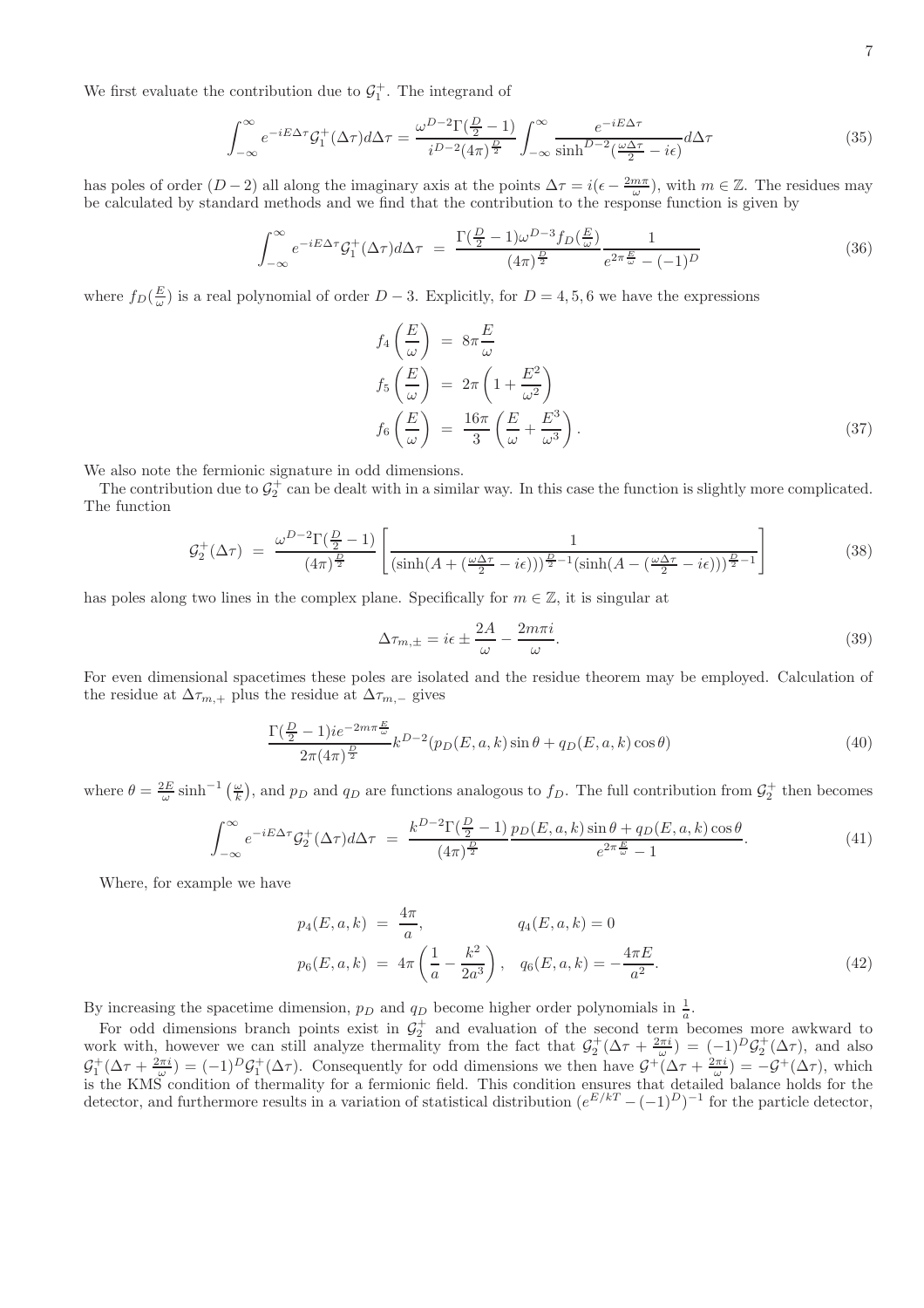in D-dimensions. A detailed analysis of this alternating of statistics can be found in [\[19\]](#page-11-17). We obtain the overall response by adding together the two contributions from  $\mathcal{G}_1^+$  and  $\mathcal{G}_2^+$ , and obtain the response rate

$$
\dot{\mathcal{F}}(E) = \int_{-\infty}^{\infty} d\Delta \tau \mathcal{G}^+(\Delta \tau) = \frac{F(E, a, k)}{e^{2\pi \frac{E}{\omega}} - (-1)^D},\tag{43}
$$

where the function  $F(E, a, k)$  is given by

$$
F(E, a, k) = \frac{\Gamma(\frac{D}{2} - 1)}{(4\pi)^{\frac{D}{2}}} (\omega^{D-3} f_D(\frac{E}{\omega}) - k^{D-2} g_D(E, a, k)), \tag{44}
$$

and both  $f_D$  and  $g_D$  are obtained from a contour integral around singular points in the lower half plane of complex  $\Delta\tau.$  Explicitly, in four dimensional Anti-de Sitter we have

$$
\dot{\mathcal{F}}(E) = \left(\frac{E}{2\pi} - \frac{k^2}{4\pi a} \sin\left[\frac{2E}{\omega}\sinh^{-1}\left(\frac{\omega}{k}\right)\right]\right) \frac{\Theta(a-k)}{e^{2\pi E/\omega} - 1},\tag{45}
$$

while in six dimensional Anti-de Sitter we have

$$
\dot{\mathcal{F}}(E) = \left(\frac{E^3 + E\omega^2}{12\pi^2} - \frac{k^4}{16\pi^2 a^2} \left[\frac{(2a^2 - k^2)}{2a} \sin\left[\frac{2E}{\omega}\sinh^{-1}\left(\frac{\omega}{k}\right)\right] - E\cos\left[\frac{2E}{\omega}\sinh^{-1}\left(\frac{\omega}{k}\right)\right]\right)\right) \frac{\Theta(a - k)}{e^{2\pi E/\omega} - 1} \tag{46}
$$

where  $\Theta(x)$  is the Heaviside function.

We conclude that an observer with a detector, that has a constant acceleration in an Anti-de Sitter spacetime with curvature k will register no Unruh response until his acceleration exceeds the curvature scale of the spacetime. Once he exceeds this threshold acceleration the response of the detector is quasi-thermal, meaning it obeys the KMS condition at a temperature

$$
T = \frac{\sqrt{a^2 - k^2}}{2\pi},\tag{47}
$$

but the response spectrum is modified by both the dimensionality of the spacetime and by the curvature, which causes a weak oscillatory signature in all dimensions, as described by the functions  $p_D(E, a, k)$  and  $q_D(E, a, k)$ .

We have also observed 'inversion of statistics' for the supercritical accelerations, and found that for a fixed value of acceleration and curvature, increasing the dimension of the spacetime tends to enhance the response rate of the detector, through a polynomial  $f_D(\frac{E}{\omega})$ .

## <span id="page-7-0"></span>IV. VACUUM FLUCTUATIONS AND RADIATION REACTIONS

We now analyze in more detail the detector excitations due to the non-inertial motion of the detector through the Anti-de Sitter spacetime. To do so we use a model of a detector coupled to a scalar field in the spacetime, and follow previous work done for flat spacetime [\[36\]](#page-12-7) and more recently for some curved spacetimes [\[37,](#page-12-8) [38\]](#page-12-9) that makes use of a well-defined separation of detector excitations into those that stem primarily from fluctuations in the vacuum, and those that are due to the disturbance of the scalar field resulting from the matter coupling. In particular, this approach is useful for us to examine the approach to equilibrium of the particle detector to ensure that it achieves genuine thermal equilibrium with the quantum field at the correct temperature, independent of the dimension or curvature of the spacetime.

We assume that the particle detector has no internal spatial variations, discrete multiple energy levels  $\{E_i\}$  and that it is coupled to a scalar field  $\phi(x)$  by a term  $cM(\tau)\phi(x(\tau))$ , where  $\tau$  is the proper time along the trajectory of the detector. We take the Hamiltonian for the whole system to be

$$
H_{\text{total}} = H(\tau) + \int d^3k \frac{dt}{d\tau} a^{\dagger}(\mathbf{k}, t) a(\mathbf{k}, t) \omega(\mathbf{k}) + cM(\tau) \phi(x(\tau)), \tag{48}
$$

with  $H(\tau)$  the Hamiltonian for the detector and  $\{a(\mathbf{k},t)\}\$ a mode decomposition for the scalar field.

We now make a well-defined division of each physical observable  $A(\tau) = A_0(\tau) + A_s(\tau)$  into a free part  $A_0(\tau)$  and a source part  $A_s(\tau)$  with the property that  $\lim_{c\to 0} A(\tau) = A_0(\tau)$ , and  $\langle A_s(\tau) \rangle$  is first order in c on any state.

We may simply define the source part of  $A(\tau)$  through first order perturbation as

$$
A_s(\tau) = ic \int_0^{\tau} d\tau' \phi_0(x(\tau')) [M_0(\tau'), A_0(\tau)] \tag{49}
$$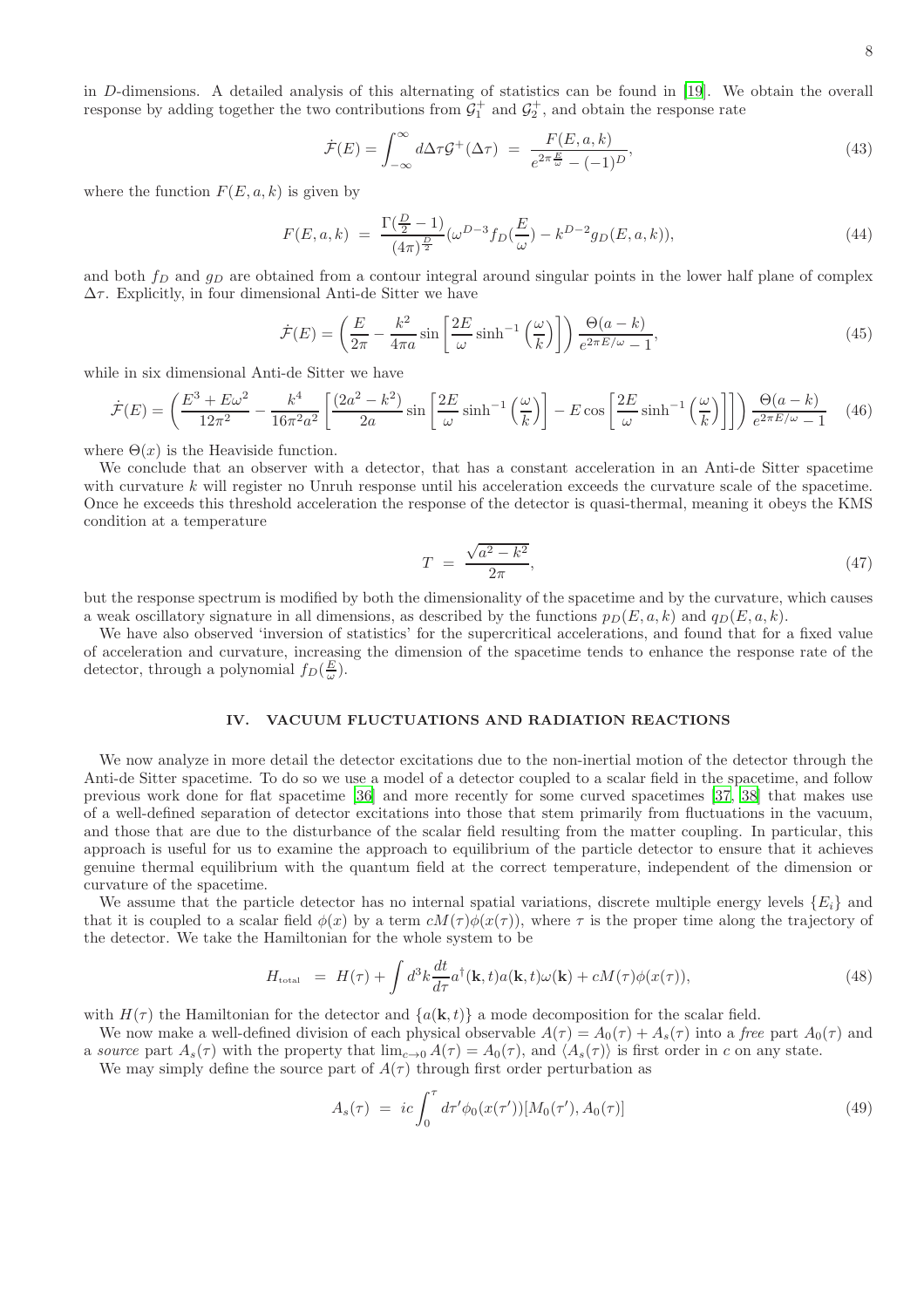for a detector observable, and for a field observable along the trajectory

$$
A_s(x(\tau)) = ic \int_0^{\tau} d\tau' M_0(\tau')[\phi_0(x(\tau')), A_0(\tau)]. \tag{50}
$$

For a detector observable  $A(\tau)$  we may decompose its evolution into contributions coming from the unperturbed free part of the field and from the perturbed source part of the field, so that  $\hat{A}(\tau) = \hat{A}(\tau)_{\text{vac}} + \hat{A}(\tau)_{\text{rad}}$ . The contributions are the vacuum fluctuations and radiation reactions respectively.

A subtlety arises when we attempt to perform this decomposition. To arrive at a physically unambiguous and well-defined notion of vacuum fluctuations as separate from radiation reactions it is necessary [\[39\]](#page-12-10) to use a symmetric form of the operator ordering. The vacuum fluctuations and radiation reactions are then given, in a well-defined manner, by the expressions

$$
\dot{A}(\tau)_{\text{vac}} = i\frac{c}{2} [\phi_0(x(\tau))[M(\tau), A(\tau)] + [M(\tau), A(\tau)]\phi_0(x(\tau))]
$$
\n
$$
\dot{A}(\tau)_{\text{rad}} = i\frac{c}{2} [\phi_s(x(\tau))[M(\tau), A(\tau)] + [M(\tau), A(\tau)]\phi_s(x(\tau))]. \tag{51}
$$

It is then possible to expand to  $\mathcal{O}(c^2)$ , assuming a vacuum state for the field, and deduce that the contributions to the evolution of the detector's Hamiltonian that come from vacuum fluctuations and radiation reactions are given by the expressions

$$
\langle 0, E_i | \dot{H}(\tau)_{\text{vac}} | 0, E_i \rangle = 2ic^2 \int_0^{\tau} d\tau' C_{\phi}(x(\tau), x(\tau')) \frac{d}{d\tau} \chi_i(\tau, \tau')
$$
  

$$
\langle 0, E_i | \dot{H}(\tau)_{\text{rad}} | 0, E_i \rangle = 2ic^2 \int_0^{\tau} d\tau' \chi_{\phi}(x(\tau), x(\tau')) \frac{d}{d\tau} C_i(\tau, \tau')
$$
(52)

where we have introduced the two-point functions along the trajectory  $x(\tau)$  for the free field and for the free detector observable that couples to the field

$$
C_{\phi}(x(\tau), x(\tau')) = \frac{1}{2} \langle 0 | \{ \phi_0(x(\tau)), \phi_0(x(\tau')) \} | 0 \rangle
$$
  
\n
$$
C_i(\tau, \tau') = \frac{1}{2} \langle E_i | \{ M_0(\tau), M_0(\tau') \} | E_i \rangle
$$
  
\n
$$
\chi_{\phi}(x(\tau), x(\tau')) = \frac{1}{2} \langle 0 | [\phi_0(x(\tau)), \phi_0(x(\tau'))] | 0 \rangle
$$
  
\n
$$
\chi_i(\tau, \tau') = \frac{1}{2} \langle E_i | [M_0(\tau), M_0(\tau')] | E_i \rangle.
$$
\n(53)

For a model with discrete energy levels we find that

$$
C_k(\tau, \tau') = \sum_j |\langle E_j | M_0(0) | E_k \rangle|^2 \cos((E_j - E_k) \Delta \tau)
$$
  

$$
\chi_k(\tau, \tau') = -\sum_j |\langle E_j | M_0(0) | E_k \rangle|^2 i \sin((E_j - E_k) \Delta \tau).
$$
 (54)

In addition, we may obtain the two-point functions for the scalar field via the relations  $C_{\phi}(x, x') = \frac{1}{2}(\mathcal{G}^+(x, x') +$  $\mathcal{G}^+(x',x)$  and  $\chi_{\phi}(x,x') = \frac{1}{2}(\mathcal{G}^+(x,x') - \mathcal{G}^+(x',x)).$ 

# A. Vacuum Fluctuations and Radiation Reactions in D-dimensional Anti-de Sitter Spacetime

With the formalism in place to analyze the excitations of the detector in detail, we make use the Wightman function derived in section [III A](#page-4-1) to calculate the vacuum fluctuations and radiation reactions that the detector experiences as it moves through the spacetime. The notion of a well defined temperature is of course restricted to time-scales over which the acceleration of the detector does not change appreciably. The vacuum fluctuations are obtained from

$$
\langle 0, E_i | \dot{H}(\tau)_{\text{vac}} | 0, E_i \rangle = 2ic^2 \int_{-\infty}^{\infty} d\tau' C_{\phi}(x(\tau), x(\tau')) \frac{d}{d\tau} \chi_i(\tau, \tau'). \tag{55}
$$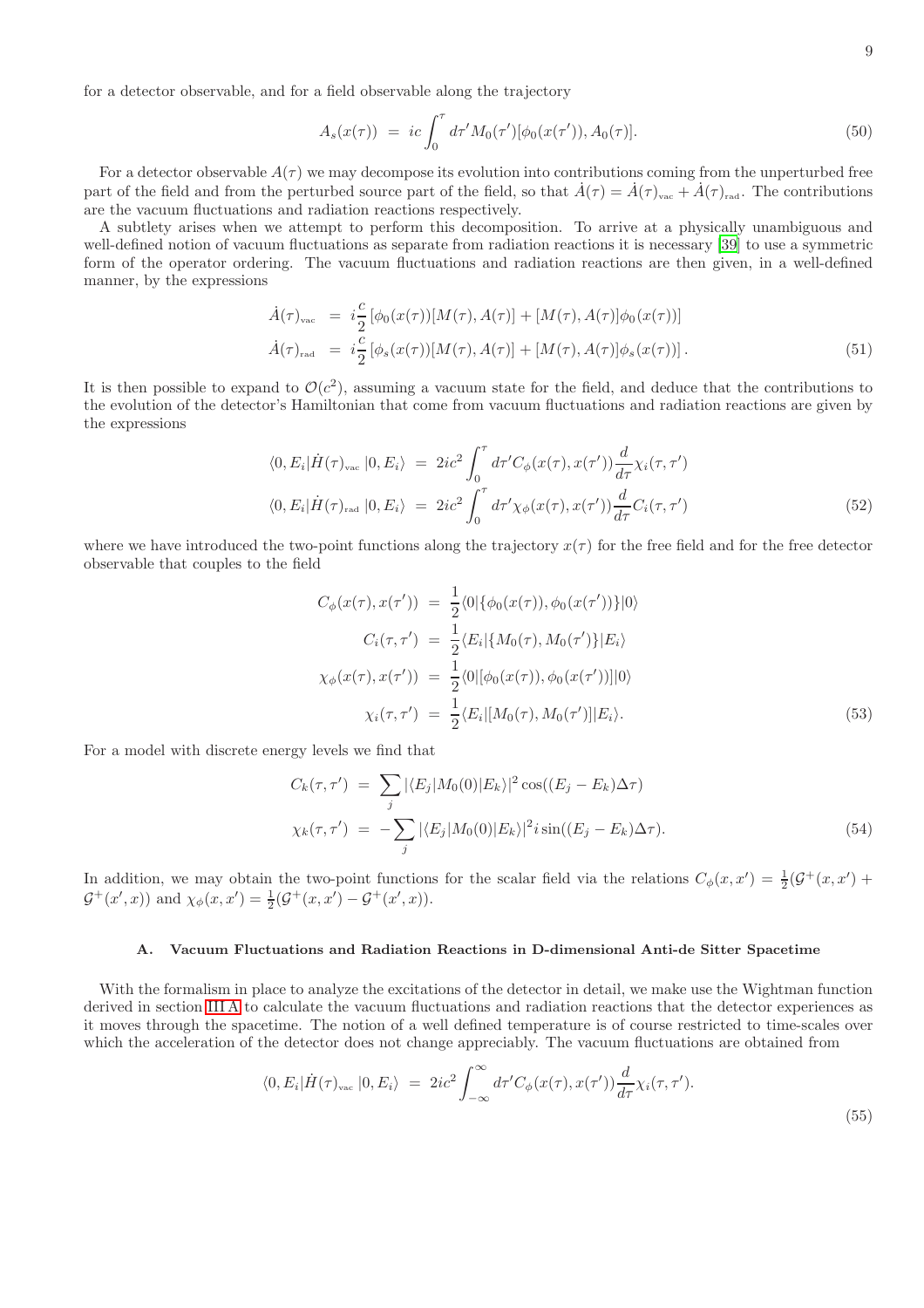As before we have for the constant acceleration trajectories that  $C_{\phi}(\Delta \tau)$  is purely a function of the proper time difference between the two points. The calculations are similar to those of the previous section and the vacuum fluctuations for the supercritical trajectories are found to be

$$
\langle 0, E_i | \dot{H}(\tau)_{\text{vac}} | 0, E_i \rangle = -2c^2 \sum_{E_{ji} < 0} |M_{ji}|^2 |E_{ji}| F(|E_{ji}|, a, k) \left[ 1 + \frac{(-1)^D + 1}{e^{2\pi \frac{|E_{ji}|}{\omega}} - (-1)^D} \right]
$$
\n
$$
+ 2c^2 \sum_{E_{ji} > 0} |M_{ji}|^2 |E_{ji}| F(|E_{ji}|, a, k) \left[ 1 + \frac{(-1)^D + 1}{e^{2\pi \frac{|E_{ji}|}{\omega}} - (-1)^D} \right]
$$
\n(56)

with  $E_{ji} = E_j - E_i$  and  $M_{ji} = \langle E_j | M_0(0) | E_i \rangle$ . We see that vacuum fluctuations as defined are unaffected in odd dimensional Anti-de Sitter and enhanced in even dimensional Anti-de Sitter. Naturally, this behaviour will also apply to Minkowski spacetime, which is obtained as  $k \to 0$ .

The radiation reactions are calculated similarly and we find that along the supercritical trajectories they are given by

$$
\langle 0, E_i | \dot{H}(\tau)_{\text{rad}} | 0, E_i \rangle = -2c^2 \sum_{E_{ji} < 0} |M_{ji}|^2 |E_{ji}| F(|E_{ji}|, a, k) \left[ 1 + \frac{(-1)^D - 1}{e^{2\pi \frac{|E_{ji}|}{\omega}} - (-1)^D} \right] - 2c^2 \sum_{E_{ji} > 0} |M_{ji}|^2 |E_{ji}| F(|E_{ji}|, a, k) \left[ 1 + \frac{(-1)^D - 1}{e^{2\pi \frac{|E_{ji}|}{\omega}} - (-1)^D} \right]. \tag{57}
$$

In addition to a response function 'inversion of statistics' in odd dimensions we find that the vacuum fluctuations and radiation reactions, as defined above, are effectively swapped in odd dimensions. This is not surprising as it has been shown [\[19](#page-11-17)] that in Minkowski spacetime the unusual behaviour of two-point functions in odd dimensions is due to how the support of two-point functions in D dimensions differs from the support in  $D+1$  dimensions. For example for two spatial dimensions Huygen's principle does not hold for bosonic fields and 'wave diffusion' occurs [\[40](#page-12-11)].

The net effect of all of this is that the total rate of change of the detector's energy is given by

<span id="page-9-0"></span>
$$
\langle 0, E_i | \dot{H}(\tau)_{\text{total}} | 0, E_i \rangle = -2c^2 \sum_{E_{ji} < 0} |M_{ji}|^2 |E_{ji}| F(|E_{ji}|, a, k) \left[ \frac{e^{2\pi \frac{|E_{ji}|}{\omega}}}{e^{2\pi \frac{|E_{ji}|}{\omega}} - (-1)^D} \right] + 2c^2 \sum_{E_{ji} > 0} |M_{ji}|^2 |E_{ji}| F(|E_{ji}|, a, k) \left[ \frac{1}{e^{2\pi \frac{|E_{ji}|}{\omega}} - (-1)^D} \right]. \tag{58}
$$

It is clear from this that an accelerated detector in its ground state will always experience excitations.

## B. Characteristic Proper Time and Detector Equilibrium

It is useful to obtain a time-scale over which any heating from this coupling takes place. To achieve this we may consider the case of a 'qubit detector' with two energies  $\pm \frac{1}{2} \Delta E$  and  $M_{ij}$  being a symmetric matrix.

Then for the system being in a general state, equation  $(58)$  may be written as

$$
\partial_t \langle H \rangle = \frac{-\frac{1}{4}c^2 \Delta E F(\Delta E, a, k)}{e^{2\pi \frac{\Delta E}{\omega}} - (-1)^D} \left[ (e^{2\pi \frac{\Delta E}{\omega}} - 1) + (e^{2\pi \frac{\Delta E}{\omega}} + 1) \frac{\langle H(\tau) \rangle}{\frac{1}{2} \Delta E} \right]. \tag{59}
$$

The solution of which is

$$
\langle H(\tau) \rangle = E_e - (E_e - \langle H(0) \rangle) e^{-\frac{\tau}{\tau_e}} \tag{60}
$$

with

$$
\tau_e = \frac{e^{2\pi \frac{\Delta E}{\omega}} - (-1)^D}{\frac{1}{2}c^2 F(\Delta E, a, k)(e^{2\pi \frac{\Delta E}{\omega}} + 1)}
$$

$$
E_e = -\frac{1}{2}\Delta E \tanh(\frac{\pi \Delta E}{\omega}).
$$
(61)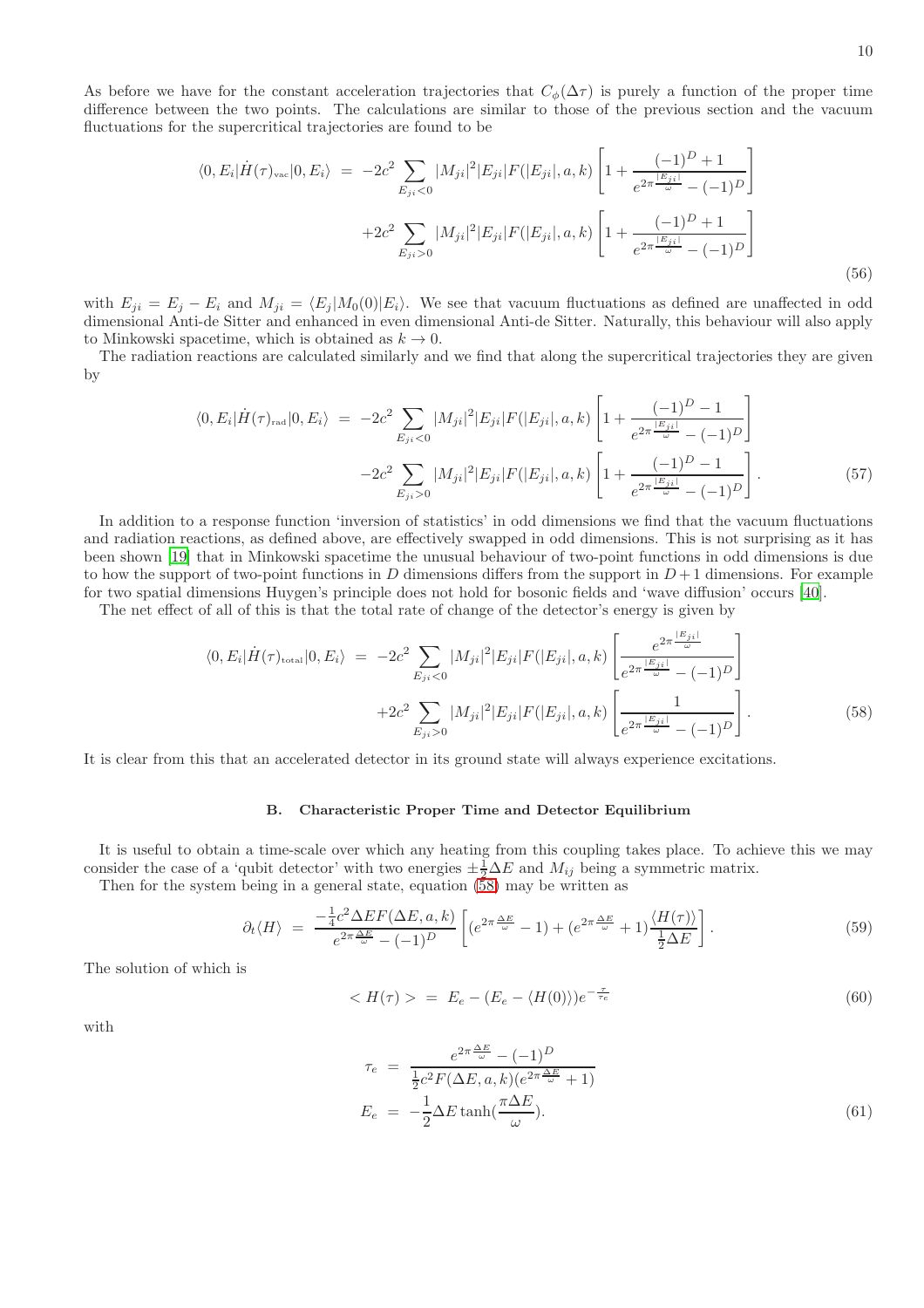The characteristic time for the system to evolve into its equilibrium state with the scalar field is given by  $\tau_e$ , where  $\tau_e = \frac{2}{c^2 F}$  in odd dimensions and  $\tau_e = \frac{4|E_e|}{c^2 F \Delta E}$  in even dimensions. Futhermore, we see that the various factors such as the spacetime dimension and the curvature only affect the rate at which the detector approaches its equilibrium state - in all cases detailed balance is respected and the equilibrium state is thermal at the correct temperature  $T = 2\pi/\sqrt{a^2 - k^2}$ .

## <span id="page-10-0"></span>V. GIBBONS-HAWKING TEMPERATURE OF DE SITTER SPACETIME VIA AN EMBEDDING IN ANTI-DE SITTER SPACETIME

Having analyzed in some detail the behaviour of a detector in D-dimensional Anti-de Sitter spacetime, and deduced Unruh responses for accelerations above the curvature scale, we now present an application of these findings.

Previously [\[21,](#page-11-12) [25](#page-11-23)[–27\]](#page-11-24) work has been done showing that one may derive thermal properties of particle production in a curved spacetime, such as 4D Schwarzschild spacetime, by a Global Embedding Minkowski Spacetime (GEMS) approach [\[24\]](#page-11-19), in which a particle detector is constrained to a curved sub-manifold. In the case of 4D Schwarzschild the GEMS is 6-dimensional Minkowski, and in this embedding spacetime the detector accelerates and experiences a Minkowski Unruh response that coincides with the thermal response in the Schwarzschild spacetime.

In this section we show that it is also possible to relate gravitational particle creation in one spacetime to an Unruh response in a higher dimensional *curved* spacetime. Specifically we embed a de Sitter spacetime in a higher dimensional Anti-de Sitter spacetime and, by considering a particle detector constrained to the sub-manifold, deduce the standard thermality of the expanding de Sitter spacetime.

Since we want to consider a comoving detector in the de Sitter spacetime as an accelerated detector in an embedding Anti-de Sitter spacetime, we must determine what is the correct AdS acceleration for the detector. One method is to consider a 4-D infinitely thin 'brane' with constant tension  $\sigma$  embedded in 5-D Anti-de Sitter spacetime (for related work on thermality in brane models see [\[41](#page-12-12), [42\]](#page-12-13)). The induced cosmological expansion on the 4D spacetime is determined by the Darmois-Israel junction conditions [\[43](#page-12-14), [44\]](#page-12-15) across the brane. These state that the jump in the extrinsic curvature,  $[K_{\mu\nu}]$ , obeys the equation

$$
[K_{\mu\nu}] = -\kappa^2 (T_{\mu\nu} - \frac{1}{3} h_{\mu\nu} T) \tag{62}
$$

where  $T_{\mu\nu}$  is the delta function energy tensor for the brane,  $\kappa^2$  is the coupling of matter to gravity, and  $h_{\mu\nu}$  is the induced metric on the lower dimensional spacetime.

We let  $u^{\mu}$  be the velocity vector of a comoving detector, and consider the tangential component of the extrinsic curvature, along its trajectory and define  $K_{\parallel} = u^{\mu}u^{\nu}K_{\mu\nu}$ . A direct calculation shows that  $K_{\parallel} = -n_{\nu}a^{\nu}$  where  $a^{\nu} = u^{\mu} \nabla_{\mu} u^{\nu}$  is the acceleration of the comoving detector and  $n^{\mu}$  is a unit vector field normal to the brane. Since we have a co-dimension one embedding,  $n^{\nu}$  is uniquely determined up to a sign, and we so deduce that  $K_{\parallel} = -a$ .

For a  $T_{\mu\nu}$  describing a perfect fluid of density  $\rho$  and pressure p, in the presence of a constant tension  $\sigma$ , we find that the junction condition implies that the acceleration of a comoving trajectory is given by  $a = \frac{\kappa^2}{6}$  $\frac{\varepsilon^2}{6}(2\rho+3p-\sigma).$ 

It is also possible to obtain the induced FRW equation for the embedded spacetime. To do so it is easiest to write the metric for the full Anti-de Sitter spacetime as

$$
ds^{2} = -f(r)dt^{2} + \frac{dr^{2}}{f(r)} + r^{2}d\Omega_{3}^{2}
$$
\n(63)

with  $d\Omega_3^2$  being the metric on a maximally symmetric 3-space that possesses a scale factor  $r(\tau)$ , and where  $\tau$  is the proper time for a comoving observer in the lower dimensional spacetime. Using the spatial components of the junction conditions [\[45](#page-12-16)], we obtain

$$
H^{2} = \left(\frac{\dot{r}}{r}\right)^{2} = \frac{\kappa^{4}}{36}\rho^{2} + \frac{\kappa^{4}\sigma}{18}\rho + \frac{\kappa^{4}\sigma^{2}}{36} - k^{2}.
$$
 (64)

For a de Sitter spacetime we thus require  $\rho = p = 0$ , which gives an induced expansion rate given by  $H^2 = \frac{\Lambda_4}{3}$ provided that we have the cosmological constant

<span id="page-10-1"></span>
$$
\Lambda_4 = 3\left(\frac{\kappa^4 \sigma^2}{36} - k^2\right) \ge 0. \tag{65}
$$

We can then conclude that a particle detector moving with constant acceleration  $a = -\kappa^2 \sigma/6$  in Anti-de Sitter will be constrained to a lower dimensional de Sitter spacetime with cosmological constant  $\Lambda_4$  given by [\(65\)](#page-10-1). However, we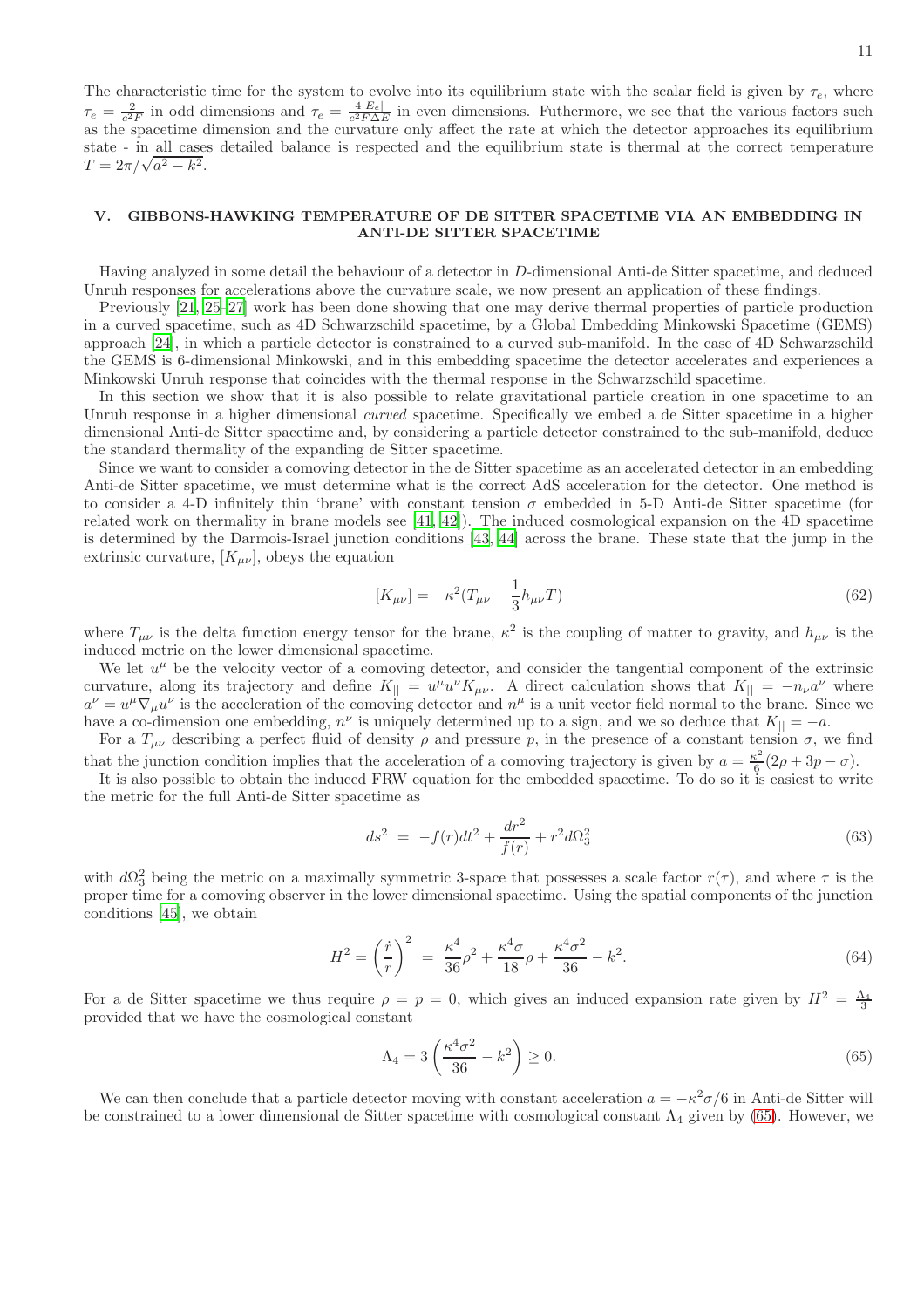have already shown that such a detector will have a thermal response with a temperature  $T = \sqrt{a^2 - k^2}/2\pi$ . From equation [\(65\)](#page-10-1) we deduce that  $T = \sqrt{\Lambda_4/3}/2\pi$ , and we arrive at the Gibbons-Hawking temperature [\[20](#page-11-11)] measured by a comoving observer in the expanding de Sitter spacetime via the Unruh response in an embedding curved spacetime.

## <span id="page-11-22"></span>VI. CONCLUSION

In this paper we have considered an accelerated particle detector moving in D-dimensional Anti-de Sitter spacetime. In particular, our focus was to which aspects of the spacetime the detector is sensitive.

We derived a particularly useful form for a massless scalar field, and checked that it behaved correctly under certain limits. We then analyzed the detector response along the three different types of constant acceleration trajectories that occur in Anti-de Sitter. The accelerated particle detector does not suffer any response until its acceleration exceeds the curvature scale of the spacetime, at which point a modified thermal response occurs. The KMS condition holds for the detector at a temperature  $T = \sqrt{a^2 - k^2}/2\pi$ , however in odd dimensions it exhibits a fermionic signature.

The response rate differs from a purely thermal one in all cases except for  $k \to 0$  and  $D = 4$ , the 4-dimensional Minkowski limit. Increasing the spacetime dimension produces polynomial modifications in  $E/\sqrt{a^2 - k^2}$ , in addition to curvature dependent oscillations that weakly perturb the detector's response.

We examined the response of the detector in some more detail by analysing its evolution in terms of vacuum fluctuations and radiation reactions. We demonstrated that the ground state of the detector was stable and evolved to the correct asymptotic thermal equilibrium state. In addition the vacuum fluctuations and radiation reactions are thermally modified in even and odd dimensions respectively.

Finally we demonstrated a generalization of the GEMS technique to a curved spacetime embedding. We considered de Sitter spacetime embedded in a larger dimensional Anti-de Sitter spacetime and showed that it was possible to derive the correct embedding acceleration via application of the junction conditions across a brane of constant tension σ. We showed that the cosmological constant on the brane was given by  $\kappa^4 \sigma^2/12 - 3k^2$ , while a comoving trajectory corresponded to an acceleration  $a = -\kappa^2 \sigma/6$  in the larger spacetime. As a result we arrived at the Gibbons-Hawking temperature  $\sqrt{\Lambda_4/3}/2\pi$  via an Unruh response in the embedding Anti-de Sitter spacetime.

- <span id="page-11-0"></span>[1] S. W. Hawking and G. Ellis, *The Large Scale Structure of Space-Time* Cambridge University Press, (1975).
- <span id="page-11-1"></span>[2] S. Weinberg, Gravitation and Cosmology, Wiley & Sons (1972).
- <span id="page-11-2"></span>[3] P. Horava and E. Witten Nucl. Phys. B 460 506 (1996).
- <span id="page-11-3"></span>[4] L. Randall and R. Sundrum, Phys. Rev. Lett. 83 4690 (1999). L. Randall and R. Sundrum, Phys. Rev. Lett. 83 3370  $(1999)$
- <span id="page-11-4"></span>[5] L. Susskind, J. Math. Phys. 36 6377 (1995).
- [6] G. 't Hooft, [arXiv:gr-qc/9310026v](http://arxiv.org/abs/gr-qc/9310026)2 (1993).
- <span id="page-11-5"></span>[7] J. M. Maldacena, Adv. Theor. Math. Phys. 2 231 (1998).
- <span id="page-11-6"></span>[8] S. A. Fulling, Phys. Rev. D **7** 10 (1973).
- [9] P. C. W. Davies, J. Phys. A Math. Gen. 8 609 (1975).
- <span id="page-11-13"></span>[10] W. G. Unruh, Phys. Rev. D, **14** 4 (1976).
- <span id="page-11-7"></span>[11] G. L. Sewell, Ann. Phys. 141 201 (1982).
- <span id="page-11-8"></span>[12] N. D. Birrell and P. C. W. Davies, Quantum Fields in curved space, Cambridge Monographs on Mathematical Physics (1982).
- <span id="page-11-9"></span>[13] J. R. Letaw, Phys. Rev. D **23** 1709 (1981).
- [14] T. Padmanabhan, Astrophys. Sp. Sc. 83 247 (1982).
- <span id="page-11-10"></span>[15] T. Padmanabhan, Class. Quantum Grav. 2 117-126 (1985).
- <span id="page-11-14"></span>[16] R. Kubo, J. Phys. Soc. Jpn. 12 570 (1957).
- <span id="page-11-15"></span>[17] P. C. Martin and J. Schwinger, Phys. Rev. 115 1342 (1959).
- <span id="page-11-16"></span>[18] S. Takagi, Prog. Theor. Phys. 72 505 (1984). S. Takagi, Prog. Theor. Phys. Suppl. 88 1 (1986).
- <span id="page-11-17"></span>[19] H. Ooguri, Phys. Rev. D 33 3573 (1986).
- <span id="page-11-11"></span>[20] G. W. Gibbons and S.W. Hawking, Phys. Rev. D 15 10 (1977).
- <span id="page-11-12"></span>[21] S. Deser and O. Levin, Class. Quant. Grav. 14 L163 (1997).
- <span id="page-11-18"></span>[22] T. Jacobson, Class. Quant. Grav. 15 251 (1998).
- <span id="page-11-21"></span>[23] D. Jennings, The brane universe as an open system, unpublished, PhD thesis, (2007).
- <span id="page-11-19"></span>[24] H. F. Goenner, General Relativity and Gravitation 441, (Plenum New York) (1980).
- <span id="page-11-23"></span>[25] H. Narnhofer and I. Peter and W. Thirring, Int. J. Mod. Phys. B 10 1507 (1996).
- <span id="page-11-20"></span>[26] S. Deser and O. Levin, Phys. Rev. D **59** 064004 (1999).
- <span id="page-11-24"></span>[27] S. Deser and O. Levin, Class. Quant. Grav. 15 L85-L87 (1998).